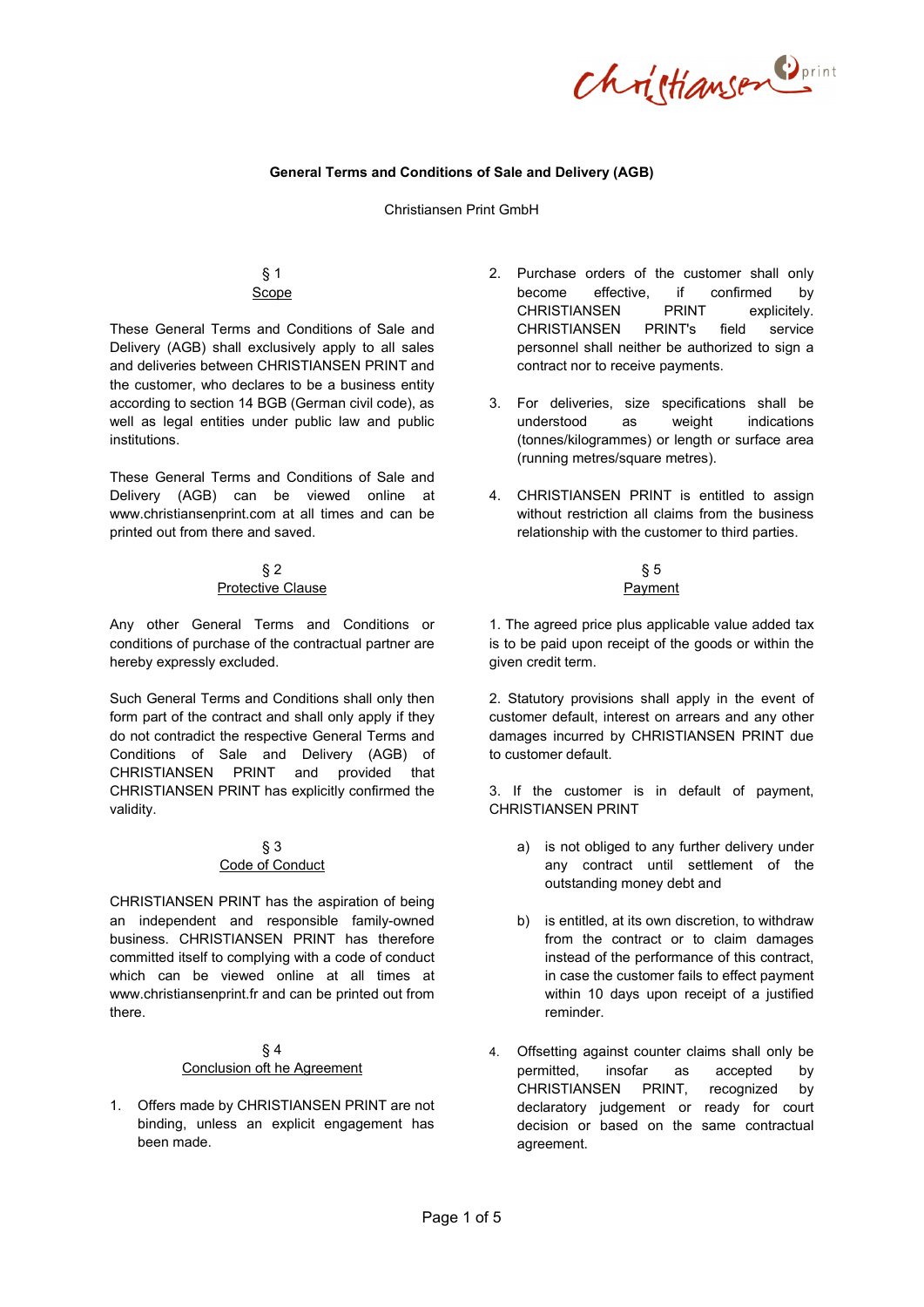Christiansen Dprint

- 5. The customer may exercise the right to retention only if the customer's counter claim is based on the same contract.
- 6. If CHRISTIANSEN PRINT is storing in a warehouse goods that it has created for the customer and the customer is at least aware of this, then the customer commits to accept and pay for the warehouse stock at the latest upon the termination of the contract.

## § 6 Delivery

- 1. Unless expressly agreed, delivery is effected franco domicile / ex works. Mode and means of shipment are determined by CHRISTIANSEN PRINT.
- 2. a) Upon sale by delivery to a place other than the place of performance, the risk shall be passed to the person entrusted with the shipment of the goods. The transfer is also deemed made, even if the customer is in default of accepting the goods.

b) Insofar as collection is agreed, the risk passes to the customer upon notice that the goods are ready for dispatch. In the event that collection is not executed on schedule, CHRISTIANSEN PRINT is entitled, after fixing a reasonable period, to ship the goods at the customer's expense or store them.

- 3. CHRISTIANSEN PRINT is entitled to deliver in instalments unless this obviously conflicts with the justified interests of the Customer.
- 4. The following deviations/tolerances which are customary in trade shall be deemed agreed:
	- a) For technical reasons in the production process, CHRISTIANSEN PRINT shall be entitled to make over/under deliveries of a maximum of 10% of the ordered print run. The quantity actually delivered shall be invoiced.
	- b) Delivery dates and deadlines shall be extended reasonably in the event of force majeure and unforeseeable disturbances occurring after the signing of the contract which are beyond CHRISTIANSEN PRINT's control (including but not limited to natural disasters, operational breakdowns,

strikes, lock-outs, unforeseen and significant traffic stoppages). This shall also apply, if these circumstances occur at the place of CHRISTIANSEN PRINT's suppliers' place of business or their subcontractors.

If the disturbance lasts more than 6 weeks, both customer and THIMM are entitled to terminate the contract.

If the delivery period is extended due to a circumstance described in Clause 4b) or if CHRISTIANSEN PRINT is entitled to refuse the performance due to circumstances described in Clause 4b) and/or if CHRISTIANSEN PRINT or the customer is entitled, due to these circumstances, to withdraw from the contract, then the customer cannot derive any compensation claims from this.

- 5. For each delivery of goods supplied on pallets, the customer shall return the loading units to CHRISTIANSEN PRINT or its logistics provider in the same manner and quality as it received them. CHRISTIANSEN PRINT keeps a palette account for each customer of the palettes it owns or which are owned by the commissioned service provider.
- 6. Delivery dates and deadlines are not binding if they have not expressly been guaranteed. If a delivery date or deadline is non-binding, after a separate request, a reasonable grace period shall be granted by the customer. After this period has expired CHRISTIANSEN PRINT is in default.
- 7. If the economic situation of the customer deteriorates considerably after the conclusion of the contract, or if after the conclusion of the contract, it becomes clear to CHRISTIANSEN PRINT that its entitlement to payment from the customer is at risk due to a lack of ability to perform on the part of the customer, then CHRISTIANSEN PRINT is entitled to refuse the performance and to switch the agreed payment method for further deliveries from the overall business relationship with the customer to advance payment and to immediately call due any existing receivables as a deviation from the individually agreed payment term.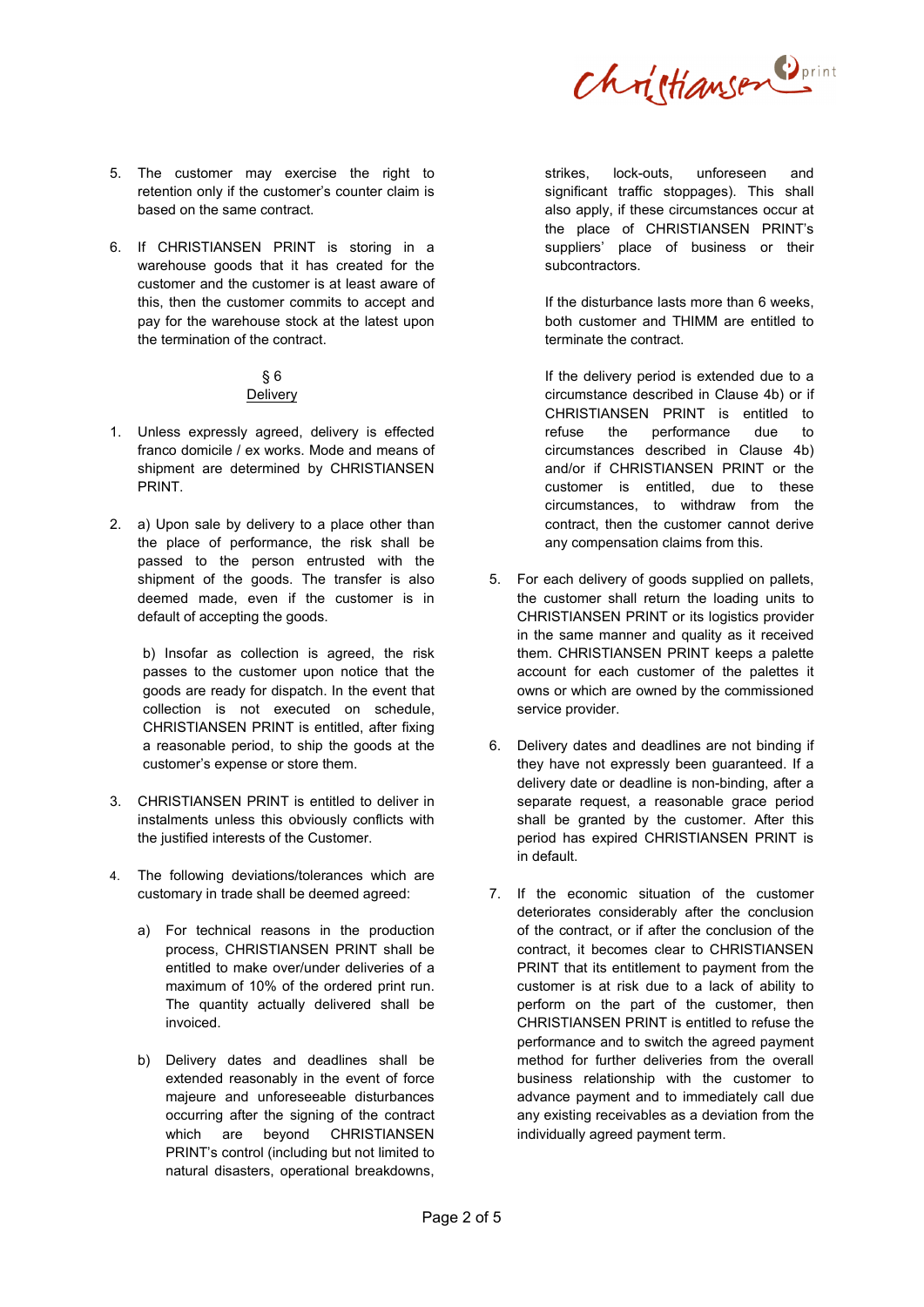

A considerable deterioration of the economic situation of the customer is to be assumed when and so long as a commercial credit insurer, in full or in part, refuses cover for the customer's receivables.

8. CHRISTIANSEN PRINT is entitled, irrespective of its own contractual and statutory obligations, to have its deliveries and performances provided by third parties.

## § 7 Warranty for Material Defects

1. CHRISTIANSEN PRINT shall be held liable for specific properties of a packaging with respect to its suitability for a defined use only if warranted in writing. When using and implementing individual CHRISTIANSEN PRINT products and services, the customer is required to check carefully whether such use or implementation should indeed be made or whether it may have a damaging impact on its own production and operations.

> Public statements, recommendations or promotional statements made by CHRISTIANSEN PRINT shall not be understood as a description of the contractual quality of the goods.

- 2. The customer shall immediately review the articles as well as the pre-fabricated and semi-finished products sent for remedy for their conformity with the agreement. The risk of any defect passes to the customer upon release for printing/approval of the samples, unless the defect occurs or is detected only in the production process following the release for printing/approval of the samples. The above shall also apply to all other approvals through the customer.
- 3. Any declarations of conformity, quality agreements, or specifications supplied by CHRISTIANSEN PRINT do not represent warranties in the legal sense. Any legally binding warranties must be explicitly named as such by CHRISTIANSEN PRINT.
- 4. For defective goods, CHRISTIANSEN PRINT shall, at its own discretion and choice, make warranty by performing rework or replacement. In case of only slight nonconformity with the contract, particularly

with respect to minor defects, the customer shall have no right of rescission.

5. a) The customer is under the obligation to check any services, goods or products from CHRISTIANSEN PRINT upon receipt for defects. Any transport damages must be documented if possible at goods-in on the receipt note and notified to CHRISTIANSEN PRINT separately. Obvious defects are to be notified in writing to CHRISTIANSEN PRINT within 10 working days. Otherwise, the enforcement of warranty claims shall be excluded.

b) The customer must notify of a non-obvious ("hidden") defect in writing within 10 working days from discovering this defect. Clause a) shall apply accordingly.

- 6. CHRISTIANSEN PRINT shall assume no liability for technically unavoidable deviations customary in the sector (trade practices) in the material composition, gluing, smoothness, purity and hardness of the paper layers used, as well as in bonding, stitching and printing.
- 7. If technical values such as paper grammages, ECT values for the products to be delivered by CHRISTIANSEN PRINT are determined or stated, negative production-related deviations or tolerances of up to 10% as well as unlimited positive production-related deviations or tolerances up to the respectively stated technical values apply as admissible.
- 8. Printing of EAN bar codes shall be performed according to state-of-the-art in compliance with the relevant regulations of the CCG.

Further commitments – in particular statements with regard to the reading quality of the cash registers used in the trade – cannot be made due to possible negative influences on the bar codes occurring after leaving our plant and due to the lack of a uniform measuring and reading technique.

9. The warranty for material defects shall be one year from delivery date. This shall not be applicable if even longer time periods are considered by law, compare to the following § 8 (4) sentence 2 of these Terms.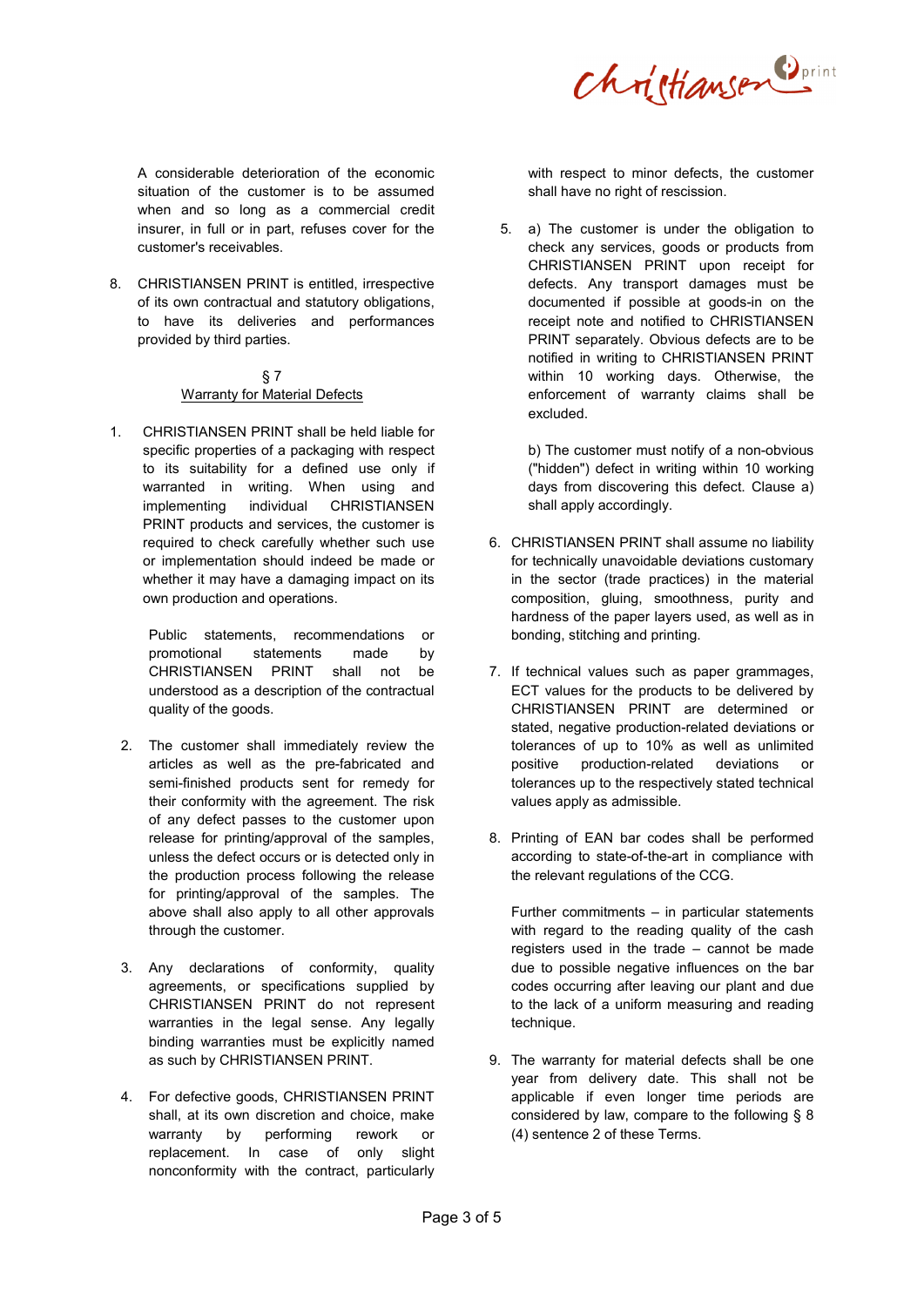Christiansen Dprint

which CHRISTIANSEN PRINT is liable or any other case if even longer statute-barred period is considered by law.

## § 8 Limitation on Liability

- 1. CHRISTIANSN PRINT shall be held liable without limitation in the event of damage to life. body and health attributable to a wilful or grossly negligent breach of an obligation on the part of CHRISTIANSEN PRINT, its legal representatives or vicarious agents, as well as for damage covered by liability under Germany's Product Liability Act and for damages attributable to a wilful or grossly negligent breach of obligation and of a guarantee expressly accepted by CHRISTIANSEN PRINT.
- 2. CHRISTIANSEN PRINT shall incidentally also accept liability in the event of damage caused by ordinary negligence, but only if this negligence involves the breach of such contractual obligations, of which only their fulfilment enables the due and proper implementation of the contract and on which compliance the contractual partner regularly trusts and must trust (significant contractual obligations such as the defect-free delivery of the good). However, CHRISTIANSN PRINT shall accept liability only if the damage is typically associated with the contract and is foreseeable.
- 3. The liability limitations set out above also apply as far as the liability of legal representatives, executives and other vicarious agents of CHRISTIANSEN PRINT is concerned. Any further liability is excluded, irrespective of the legal nature of the asserted claim. To the extent that liability on the part of CHRISTIANSEN PRINT is excluded or limited, this also applies to the personal liability of its executives, workers, staff members, representatives and other vicarious agents.
- 4. Claims for damages become statute-barred after a calendar year as from delivery of the goods or fulfilling performance, irrespective of the customer's knowledge of the cause of the damage and/or who caused it. The short statute-barred period shall not apply in case of gross negligence or intent on the part of CHRISTIANSEN PRINT nor shall it apply in case of physical or fatal injury of persons for

#### § 9 Reservation of Title

- 1. CHRISTIANSEN PRINT reserves title to all goods supplied until full payment has been received from the customer. CHRISTIANSEN PRINT also reserves title to the delivered goods until complete settlement of all obligations arising from a current business relationship. This shall also apply, if individual obligations were used for settling current accounts and the balance was accepted.
- 2. The customer undertakes to duly insure the reserved goods against loss and theft and evidence such insurance to CHRISTIANSEN PRINT. The customer hereby assigns in advance its claims arising from the insurance contract to CHRISTIANSEN PRINT.
- 3. The customer is authorized to sell the reserved goods in the ordinary course of business. The customer is not permitted to assign the goods by way of pledging or security. Upon agreeing with these general terms and conditions, the customer assigns all claims arising from the sale of the reserved goods and asserted against its customers including all ancillary rights to CHRISTIANSEN PRINT. CHRISTIANSEN PRINT accepts this assignment.

The customer acting as trustee for CHRISTIANSEN PRINT is authorized to collect the assigned debts as long as the customer fulfils its obligation towards CHRISTIANSEN PRINT to pay and has not become insolvent.

- 4. Should the value of securities exceed the debts to be secured by more than 10 %, CHRISTIANSEN PRINT undertakes to make available the securities exceeding by 110%. The choice of securities to be made available are at CHRISTIANSEN PRINT's discretion.
- 5. In case of processing or a combination with other goods not belonging to CHRISTIANSEN PRINT, CHRISTIANSEN PRINT becomes owner or co-owner of the new item in relation to the value of the goods supplied by CHRISTIANSEN PRINT at the value of the other processed items.